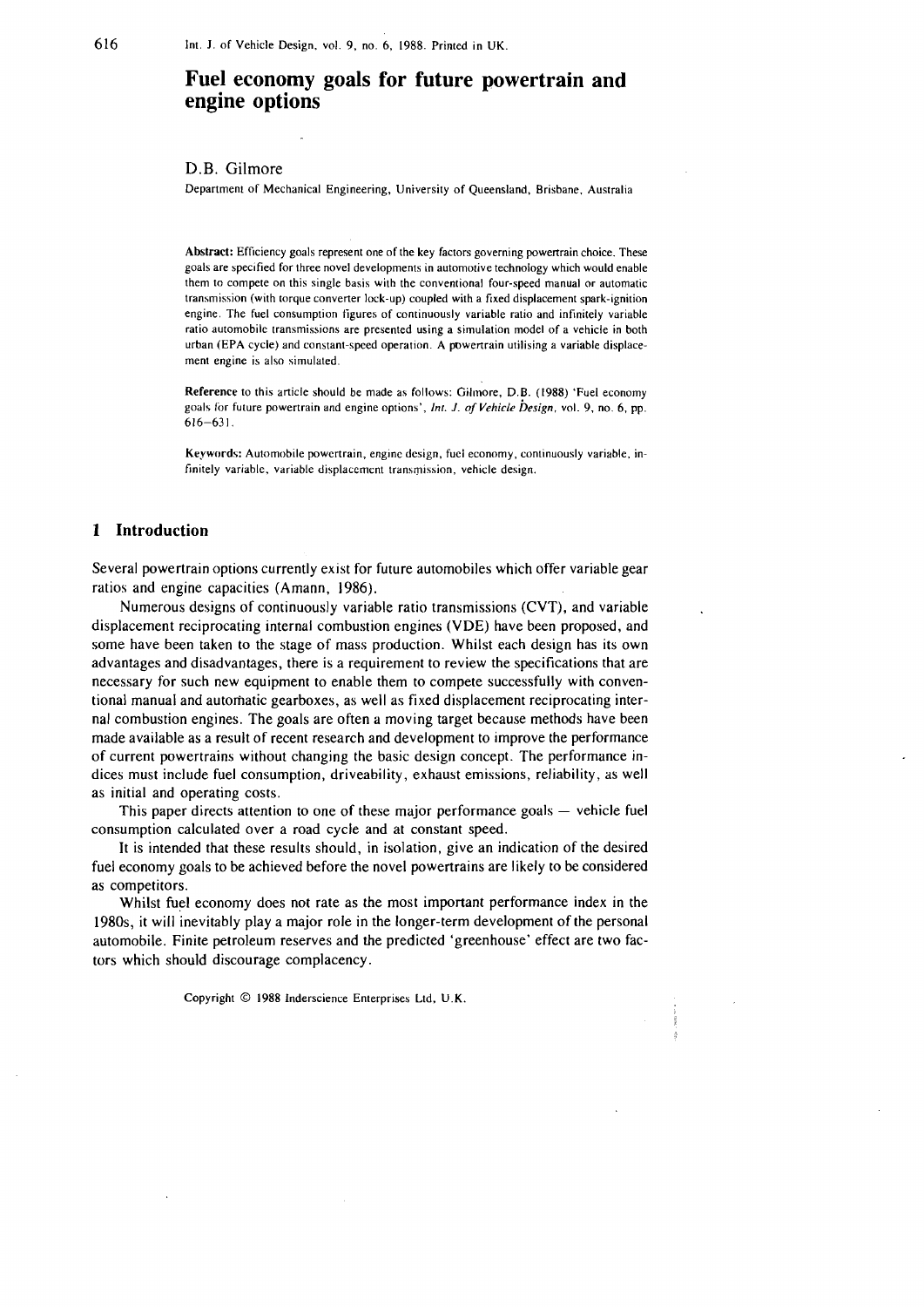# **2 Automotive powertrain developments**

The continuously variable transmission concept has been studied by numerous authors (Mitschke, 1981; Stubbs, 1981; Stieg and Worley, 1982; Yang and Frank, 1985). In addition, the efficiency of manual and automatic powertrains has been examined by Van Dongen (1982). The infinitely variable transmission (IVT) is a CVT with an unlimited gear ratio range, i.e. the engine can be operating and torque produced on stationary wheels, with an effective gear reduction of infinity. One successful prototype of such a transmission using a split-path electromechanical arrangement was reported by Gilmore and Bullock (1982).

Many automobiles are still produced with manual transmission and most are now fourspeed. The four-speed automatic with lock-up of the torque converter in every gear is established in the market-place and represents commercially viable technology. The efficiency in each gear will then closely approach that of a manual transmission.

Reciprocating internal combustion engines of fixed displacenient dominate the automotive market-place. Variable displacement engines utilising a variable stroke capability have been proposed since the 1890s and recently investigated by Siegla and Siewert (1978) and Scalzo (1986). Such designs could be regarded as competitors to continuously'variable transmissions, as they are also able to increase the brake thermal efficiency of the powertrain at partial load and at any road speed. The CVT does this by allowing continuous selection of a gear ratio between engine and road wheels which will optimise the engine efficency, normally at a relatively low engine speed, and high torque.

The variable displacement engine is able to de-stroke on partial load. thereby creating a fractional size displacement and a higher efficiency at a given torque and speed. The fully stroked engine is still available for peak acceleration and hill climbing capabilities.

# **3 Scope of investigation**

This paper gives the results of calculations performed to evaluate the fuel consumption of a standard vehicle when operated with a variety of powertrains over two types of driving styles.

# **3.1** *Road* **power losses**

Post *et al.* (1983) report that the Australian fleet averaged vehicle has a mass of 1160 kg, and that the total drag power (kW) absorbed by the vehicle can be represented by equation  $(1)$ :

$$
Z_{\text{total}} = Z_{\text{drag}} + MV(a/3.6 + 9.81\sin\theta)/3600 \tag{1}
$$

$$
Z_{\text{total}} = Z_{\text{drag}} + MV(a/3.6 + 9.81 \sin\theta)/3600
$$
\n
$$
Z_{\text{drag}} = (0.036V + 0.45 \times 10^3 V^2 + 0.8 \times 10^{-6} V^3)
$$
\n(2)

where M is the vehicle's mass (kilograms), V is the vehicle's velocity (km/h),  $a$  is the vehicle's acceleration ( $km/h/s$ ),  $\theta$  is the road gradient (degrees), and *Z* is the drag power  $(kw)$ .

This specification is typical of the average vehicle produced for the worldwide automobile market.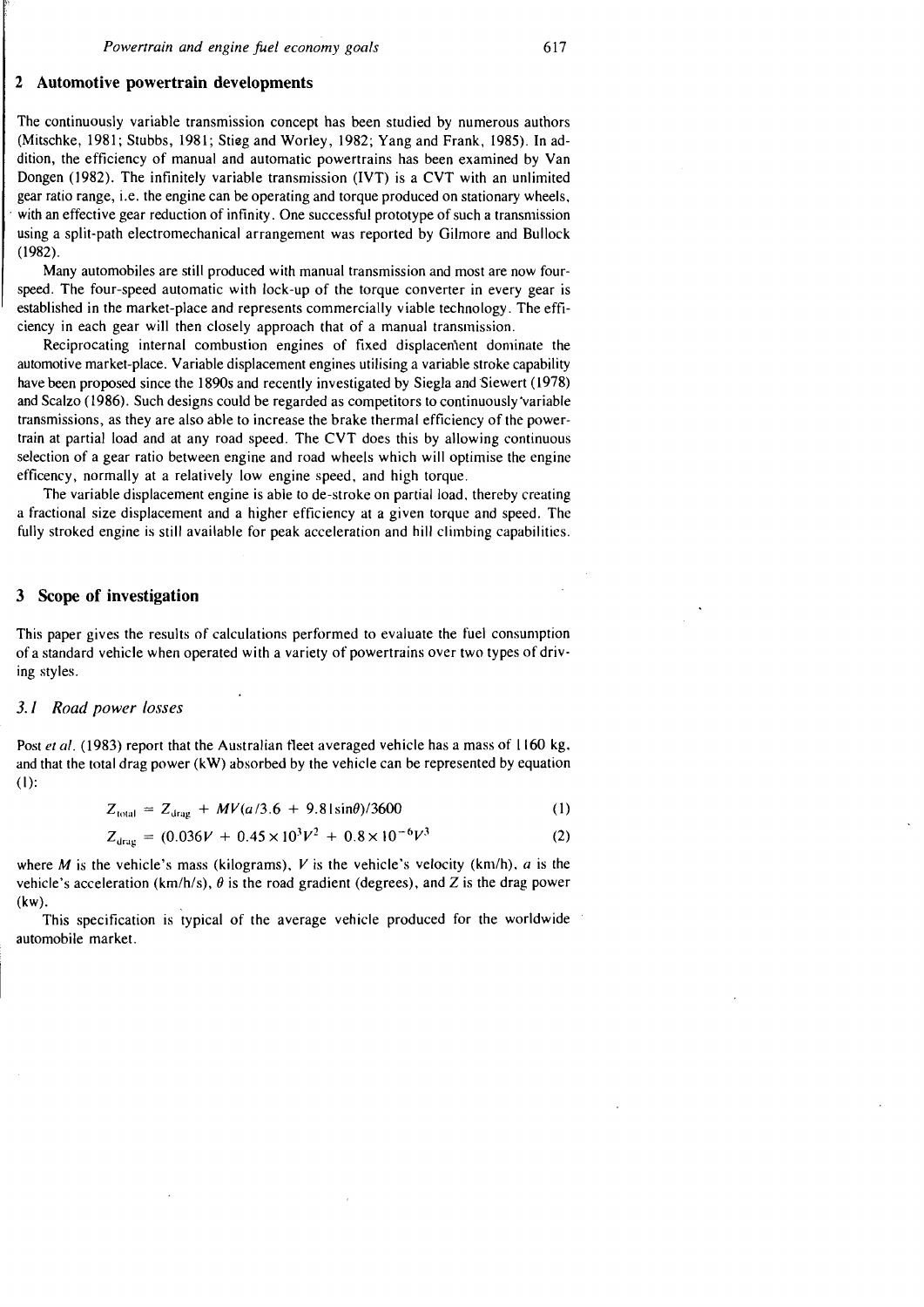# 618 D.B. Gilmore

# **3.2** *Internal combustion engine*

**A** nominal 2-litre reciprocating spark-ignition engine was chosen as the typical power plant for the purposes of this analysis. This size is also representative of the power plant which is commonly installed in a 1160 kg vehicle. The total brake thermal efficiency contours of such an engine were measured, and are depicted in Figure 1.



**Figure 1 2-litre spark-ignition engine brake thermal efficiency contours as measured Cross Cslorific Value of Fuel 47.2 Wlkg** 

#### 3.3 Manual transmission

The baseline fuel consumption was calculated for a manual transmission with the gear and differential ratios listed in Table I.

Variations in ratios for a range of vehicles have been accounted for by calculating the variation in fuel consumption which would arise from  $a \pm 10\%$  variation in the differential, and therefore thc overall, transmission gear ratio.

Limited data available on the efficiency of manual transmissions (Van Dongen, 1982) suggests that the overall mechanical efficiency in any gear at greater than 20% of rated torque will be 95% (tolerance  $+0\%,-2\%$ ) at the operating temperature. All transmissions will suffer a drop in mechanical efficiency at part load, whether they are manual, CVT or IVT. To avoid another variable in this analysis, the mechanical efficiency of a manual transmission in any gear at any load was fixed at 95%.

Similarly, the efficiency of a final-drive differential has been taken at 97%, bascd on the data given by Van Dongen (1982) and this author's research.

| Gear  |      |      |      |     | Differential |  |
|-------|------|------|------|-----|--------------|--|
| Ratio | 3.71 | 2.16 | 1.37 | 1.0 | 3.73         |  |

**'I'ABI.E 1** Ratios **for manual gearbox**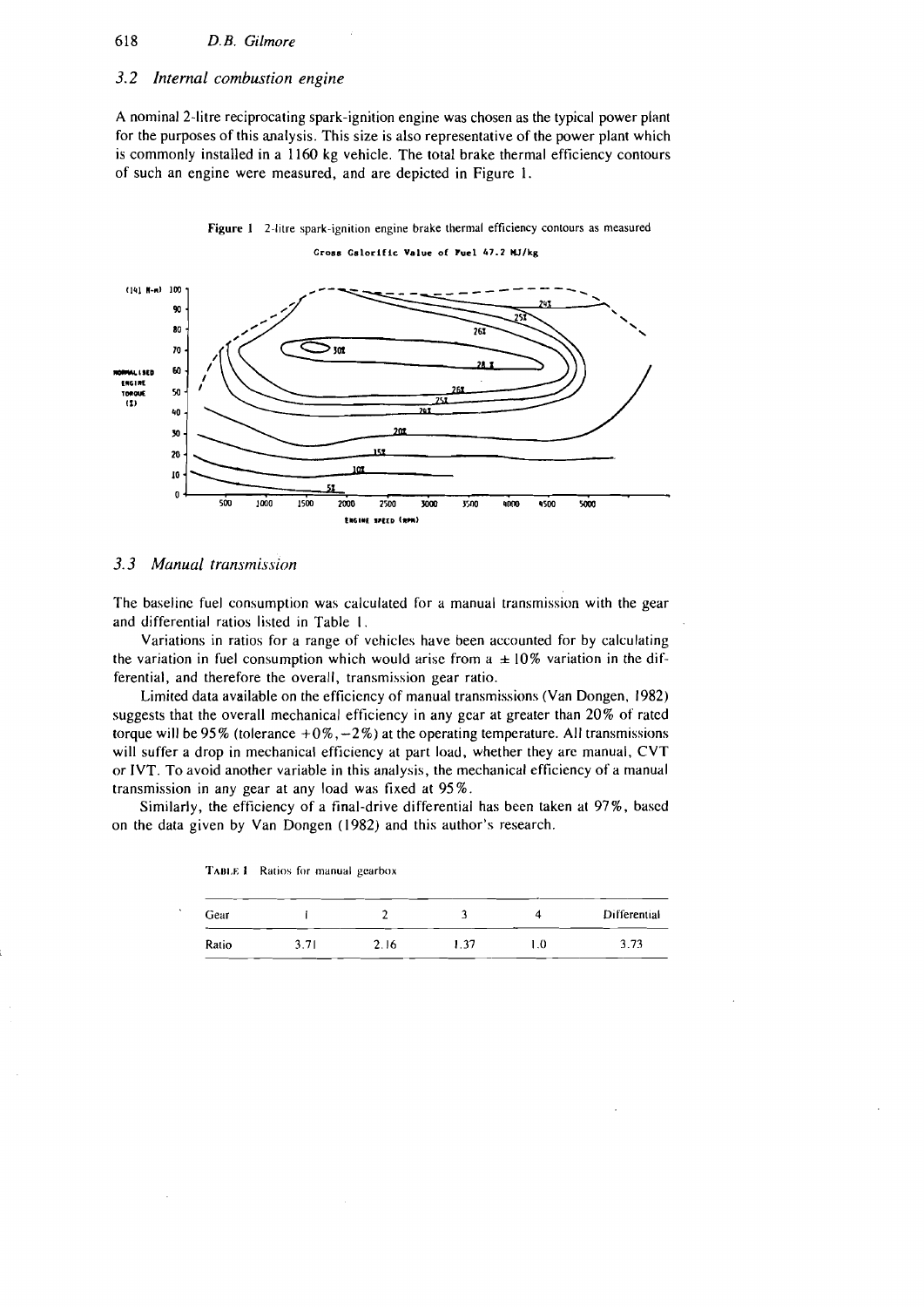# *Powertrain and engine fie1 economy goals*

# 3.4 Infinitely variable transmission (IVT)

An infinitely variable transmission (IVT) attached to the 2-litre engine was simulated. This transmission could adjust to any sped ratio between the input and output shafts that suited the operation of the engine for maximisation of efficiency.

The ratio could be anywhere between  $\pm$  infinity:1. The part load efficiency characteristics of such transmissions will depend on their design. The intention of this paper is to evaluate the worth of different gearbox ratio options rather than their individual efficiency characteristics. However, the overall average efficiency of such a transmission is very important, and so an 'average' efficiency has been adopted. Calculations have been performed for average efficiency of the IVT's of between 70% and 95%. It is argued that it is most unlikely that an IVT would achieve an average greater than that of a manual transmission.

#### *3.5 Continuously vuriable transmission*

The CVT adopted in this paper is an IVT with a restricted overall speed ratio. The maximum ratio allowed in the CVT in these calculations is  $3.71:1$  (equal to the 1st-gear ratio in the manual transmission) and the minimum ratio is 0.742. This gives an overall speed ratio range of 5:l. Predictions of the likely consequences of increasing this speed ratio range can be gained from interpolation of the CVT and IVT results. Slip and losses in the clutch which will be necessary between the engine and the CVT are both assumed to be negligible.

# *3.6 Variable displacement engine (VDE)*

The variable displacement engine modelled in this paper is able to destroke from a capacity of 2 litres down to I litre. This 2: 1 ratio appears to be representative of likely future developments in this technology. The engine is attached to a manual gearbox of similar specification to that described in Section 3.3.

Such an engine would most probably be attached to an advanced automatic gearbox with lockup in each gear, and the transmission is therefore well modelled by the manual gearbox for the purposes of this paper.

### *3.7 Urban driving cycle*

The Australian design rule 27C (1982) for vehicle emission control specifies the 1372 second duration EPA (USA) urban driving schedule for test purposes. This cycle has been used for an evaluation of fuel consumption in  $stop-go$  urban conditions at speeds between  $0$  and  $92$  km/h.

Post *et al.* (1981; 1983), have derived a fuel consumption matrix for the ADR 27C cycle. Each matrix cell entry represents the number of one-second observations that a vehicle is within the boundaries of a particular acceleration and velocity cell, when it is driven over that cycle on a dynamometer. Their work extended to mapping other road cycles in a similar manner, based on measurements from instrumentation attached to vehicles as they were driven on the road. They reported that the instantaneous power demand model which considered a complete driving cycle to be a series of short trip cells at the specific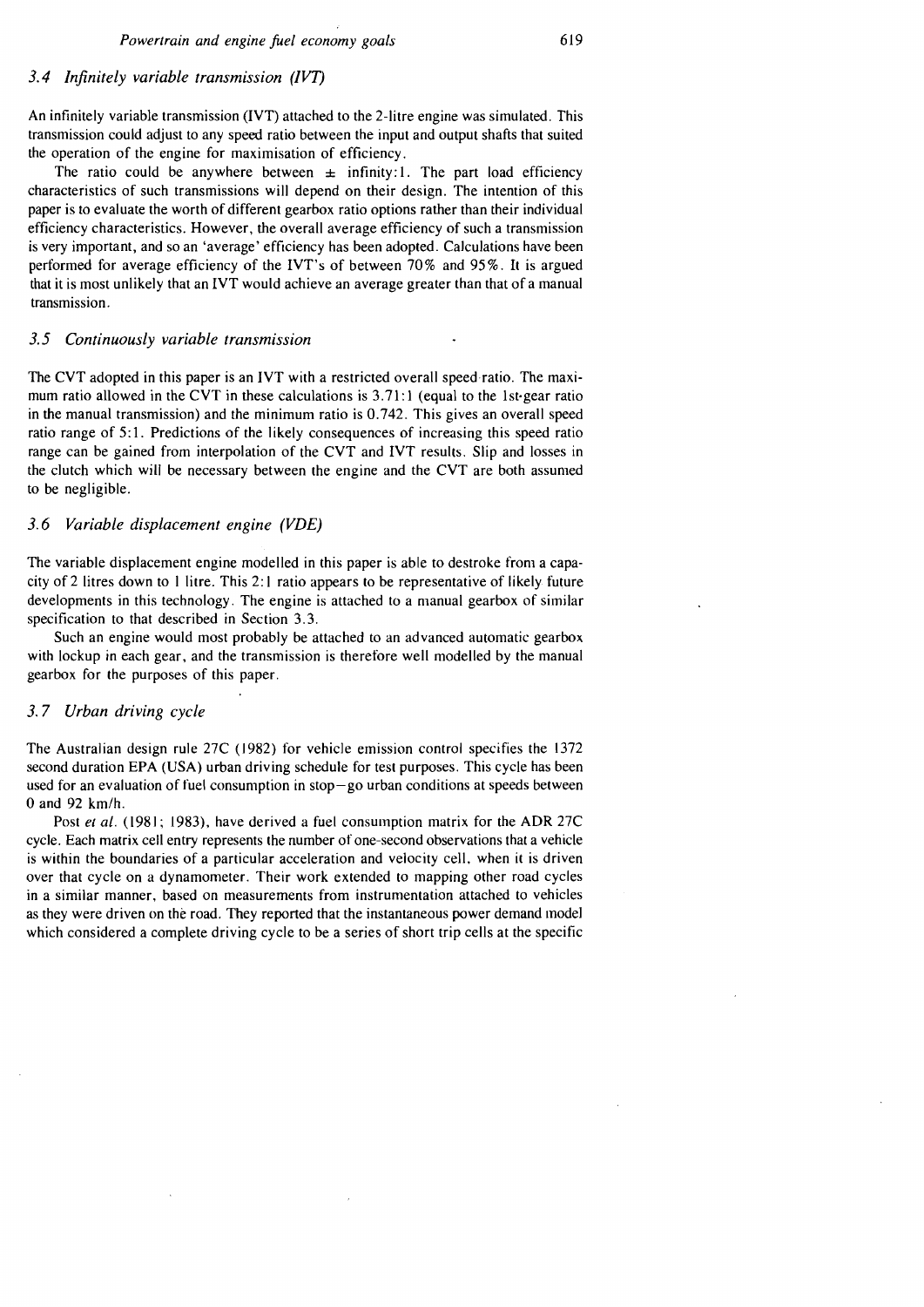cell velocity and acceleration, was able to predict the aggregate fuel consumption of a vehicle to an accuracy better than  $2\%$  of that determined volumetrically on the road or dynamometer.

This model has been used to calculate the urban drive cycle fuel consumption by calculating the engine torque and speed necessary to achieve the velocity and acceleration in each cell, with each of the transmission options and their control logic. Fuel consumption is determined by evaluating the efficiency of the engine at that torque and speed from Figure 1. The total engine power required is given by equation (1) with the grade angle  $\theta$  set to zero. At some negative levels of acceleration, it is possible that  $Z_{\text{total}}$  is zero. In that case the engine will be operating in a high-speed idle condition, and the fuel consumption rate is obtained by linear regression of experimental data on the engine type selected.

Normal idle in the drive cycle at zero velocity, zero acceleration is accounted for by a 212 second cell entry at a velocity of 2.5 km/h. Each cell entry encompasses a 2.5 km/h speed range and a  $\pm 0.5$  km/h/s acceleration range. Fuel consumption as measured at specified idle speed was  $3.36 \times 10^{-4}$  litres/s. This idle consumption was also assumed for conditions demanding a negative total engine power (retardation).

#### 3.8 **Constant speed operation**

Whilst the majority of automobiles consume fuel in conditions represented by the many urban drive cycles available, constant speed operation provides information at the opposite extreme and is more indicative of freeway or open highway driving.

# **4 Powertrain control strategy**

Each powertrain considered requires a control logic to govern its operation.

#### **4.1 Manual trunsmission**

At any particular velocity and acceleration the software attempts to operate the gearbox in its highest gear (4th). This would produce the highest possible torque and lowest speed operation which is the general criteria accepted for economical driving. The driver, however, will override this requirement if the resultant engine speed is below what he regards as an acceptable minimum, depending greatly on the engine design, its mounting construction, and the presence of unwanted resonances. Commonly, this is about 1300 prm, but recent designs allow minimum engine speeds well below 1000 rpm. Generally, the fuel supply systems are not designed for extra-low speeds, but operation down to 600 rpm at full throttle might be considered by manufacturers in the near future.

The strategy for gearbox operation was to operate in the highest gear possible, whilst ensuring that engine speed did not fall below a set minimum. The engine torque was also prohibited from rising above 126.9 N m  $(70\%$  of the maximum engine torque of 141 N m) which is the torque producing the generally highest efficiency of the engine. Efficiency falls at higher torques which are reserved for peak power demands. Most manufacturers recommend a change to a lower gear (higher gear ratio) as correct driving practice, and this procedure was adopted in these control algorithms.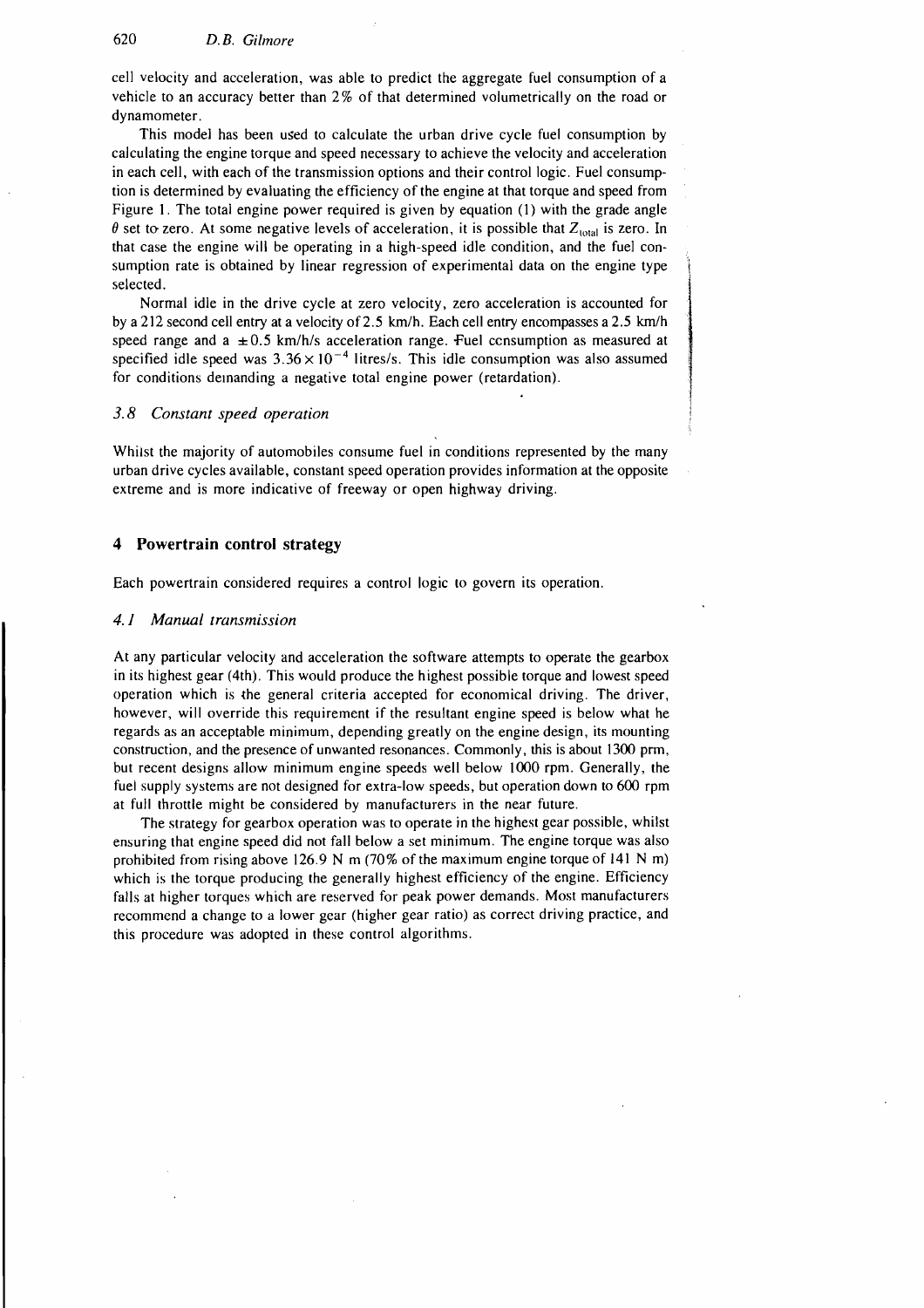#### *4.2 Infinitely variable transmission (IVT)*

Attempts are made to maintain torque at an optimum level for maximum engine efficiency through the use of the IVT. A level of 126.9 N **m** (70% of maximum torque) is maintained up to a speed of 2500 rpm. Engine speed is calculated to provide the power required by the driving cycle. Should the speed fall below the set minimum chosen, that set speed is selected by the software and the torque recalculated to a level below the optimum. Should the engine need to exceed 2500 rpm the torque will be set at a level given by equation (4).

$$
T = (70 - 0.004B (N - 2500)) 1.41 N m \tag{4}
$$

One iteration is performed to calculate the engine speed as follows. Torque is set at 126.9 N m and engine speed  $N$  is calculated to provide the power required by the driving cycle. If N is greater than 2500 rpm, T is calculated using equation  $(4)$ , and N subsequently recalculated. If N exceeds a practical limit of 5000 rpm, that speed is selected and the torque is recalculated to a level above the optimum.

The maximum gearbox ratio achieved is calculated but not restricted in any way.

#### 4.3 Continuously variable transmission (CVT)

The control of the CVT is identical to the IVT except that the gearbox ratio between engine and driveshaft speeds is restricted as discussed in Section 3.5. If the software of the IVT demands a ratio greater than 3.7 1 or less than 0.742, then the ratio is fixed at those limits, and the engine torque re-calculated.

#### *4.4 Variable displacement engine (VDE)*

The control software for the transmission follows that of the manual gearbox to select initially an appropriately high gear (low ratio). If the torque required, based on the 2-litre engine, is below the optimum torque specified for IVT operation (Section 4.2). the engine is destroked in an attempt to locate a smaller engine capacity which will have that torque as optimum, assuming that the normalised shape of the efficiency contours does not alter. At the upper and lower limits of engine displacement, the capacity is fixed at either I litre or 2 litres, and the appropriate overall efficiency calculated.

As the average efficiency of a VDE will undoubtedly be somewhat less than that of a fixed displacement engine because of compromises necessary in the combustion chamber surface/volume ratio, location of spark plugs, and the mechanism used to alter the stroke, calculations have been performed in this paper with relative mechanical efficiencies between 70% and 100%, compared with a fixed displacement engine.

## *4.5 Range of modelling for aggregate fuel consumption*

Each powertrain has been modelled over the urban drive cycle with specified minimum engine operating speeds of between 600 and 2000 rpm as an input variable.

Constant speed operation has been modelled between 10 and 160 km/h. For these latter calculations, the minimum engine speed was set at 1300 rpm to remove it as a variable.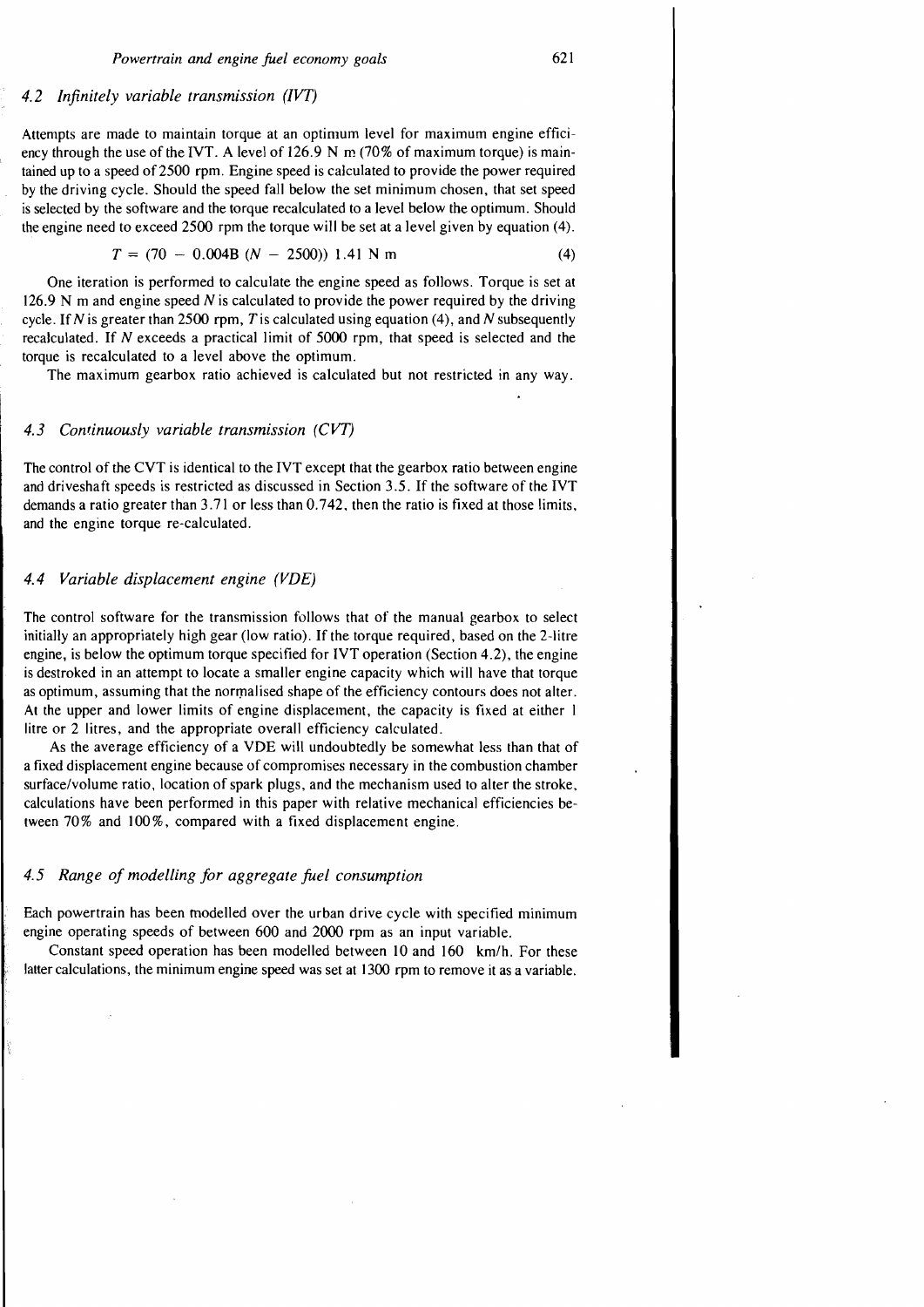## **5 Results achieved**

Vehicle aggregate fuel consumption was calculated for each of the powertrain options over the urban driving cycle and at cunstant speed. Results are given in Figures 2 to 15.

Figures 2 to 5 depict the dependency on both the minimum engine speed desired and the differential ratio over the urban drive cycle. The IVT and CVT are specified as having a mechanical efficiency of **95%,** whilst the VDE has an efficiency of 95% relative to the manual powertrain. Essentially, lower differential ratios yield lower fuel consumption, as would be expected, except for the IVT which is able to optimise the engine efficiency independently of the drivetrain gear ratios. The manual powertrain fuel consumption can vary by  $\pm 3\%$  at minimum engine speeds below 1000 rpm, whereas at 1300 rpm minimum there is no advantage in selecting a differential ratio below 3.73:l.

The IVT is able to produce a  $6 - 12\%$  reduction in fuel consumption compared with the manual (MAN) transmission (Figure 3). The 12 % reduction occurs at a minimum engine speed of 1800 rpm. The CVT and IVT are essentially identical with minimum speeds between 1000 rpm and 1600. Above 1600 rpm, the CVT uses approximately 3% less fuel as the restricted ratio enforces lower engine speeds than the desired minimum and higher engine efficiencies (Figure 4). Below 1000 rpm, the IVT uses up to  $4\%$  less fuel than the CVT as it is able to take advantage of these extra low speeds over the total driving cycle.

At a relative efficiency level of 95 %, the VDE with manual transmission (Figure 5) achieves between 13% and 24% lower fuel consumption than the MAN powertrain. This result is largely independent of minimum engine speed, up to approximately 1400 rpm.

Figures 6 to 8 depict the dependency on both the minimum engine speed desired and the relative efficiency of the powertrain over the urban drive cycle with a differential ratio of 3.73: 1. Figure 6 shows that the mechanical efficiency of the IVT can fall to an average of 70% before fuel consumption equals that of the MAN drivetrain. However, the MAN powertrain fuel consumption can be lowered by reducing the differential ratio whereas



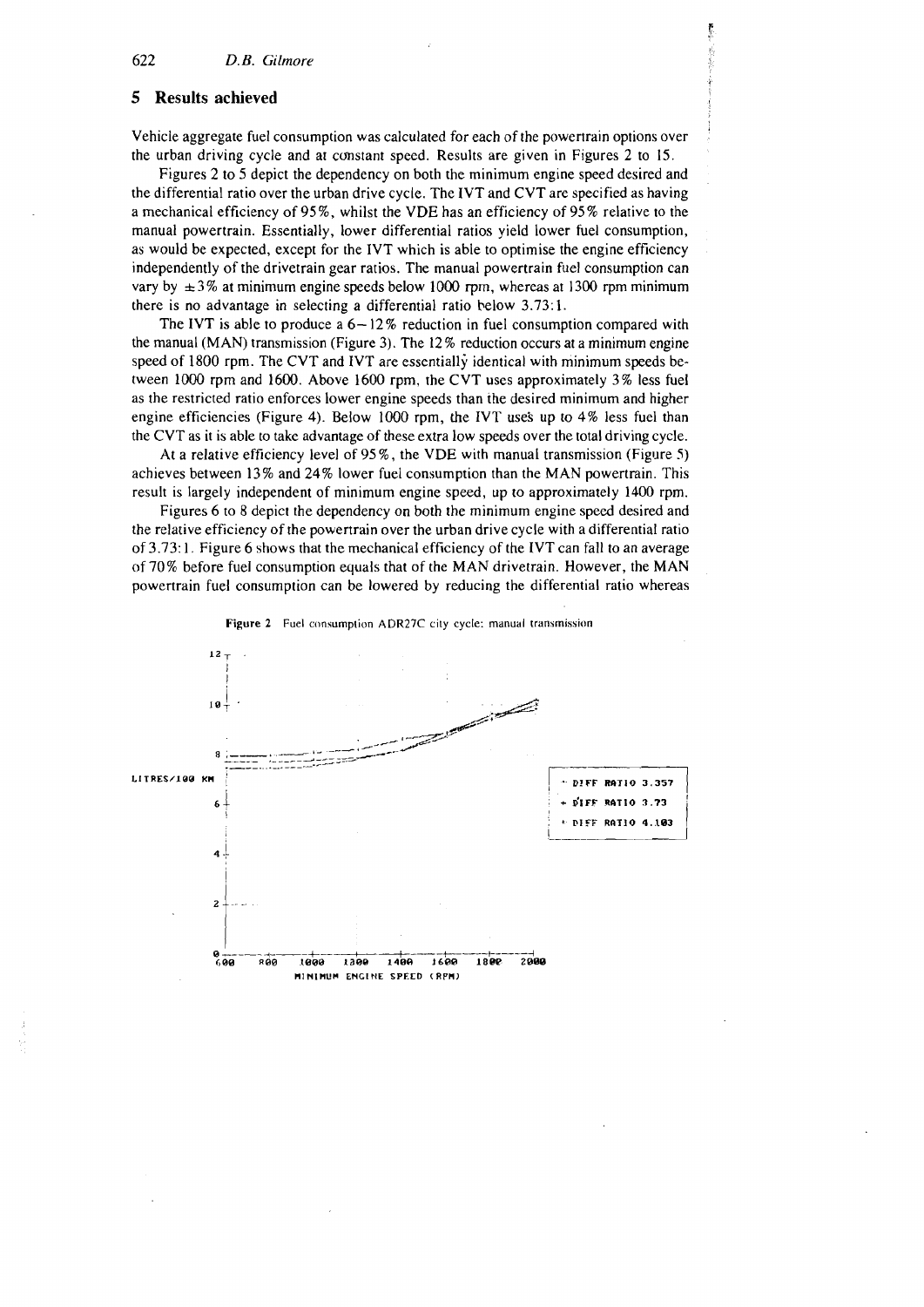





1400

 $1600$ 

 $1899$ 

 $2900$ 

 $\overline{c}$ 

 $\mathbf{1}$ 

–∔0<br>600

 $800$ 

 $1000$ 

 $1200$ 

Figure 7 shows that the CVT must also achieve an average of 82% mechanical efficiency to equal the best performance of the MAN powertrain, and at least 80% to equal the performance at a differential ratio of 3.73:1.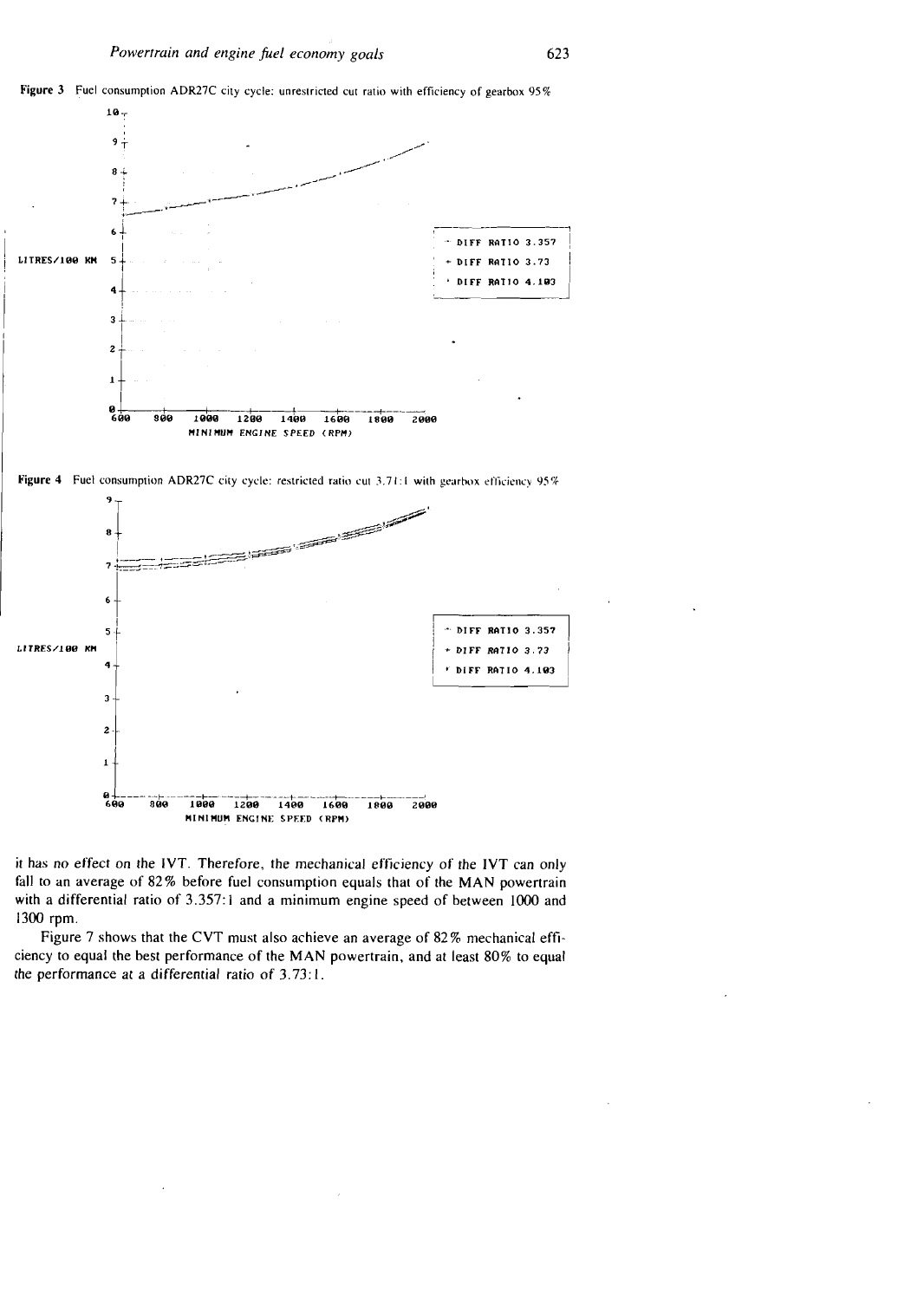

**Figure 5** Fuel consumption ADR27C city cycle: variable displacement engine, efficiency **95%** 

The VDE data of Figure 8 shows that it must achieve an average efficiency of at least 75% relative to the fixed displacement engine to allow it to equal the performance of the MAN powertrain with a differential ratio of 3.73:1 or 80% with a differential ratio of 3.357: 1 and minimum engine speeds below 1000 rpm.

**6RR ~QQ l@@B 1290 140% 160~1 1808 2808 MINIMUM PNCINE SPEED (RPM?** 

Figures 9 to 12 depict for all powertrains the dependency of fuel consumption on constant driving speed and differential ratio. Again the IVT and CVT arc specified as having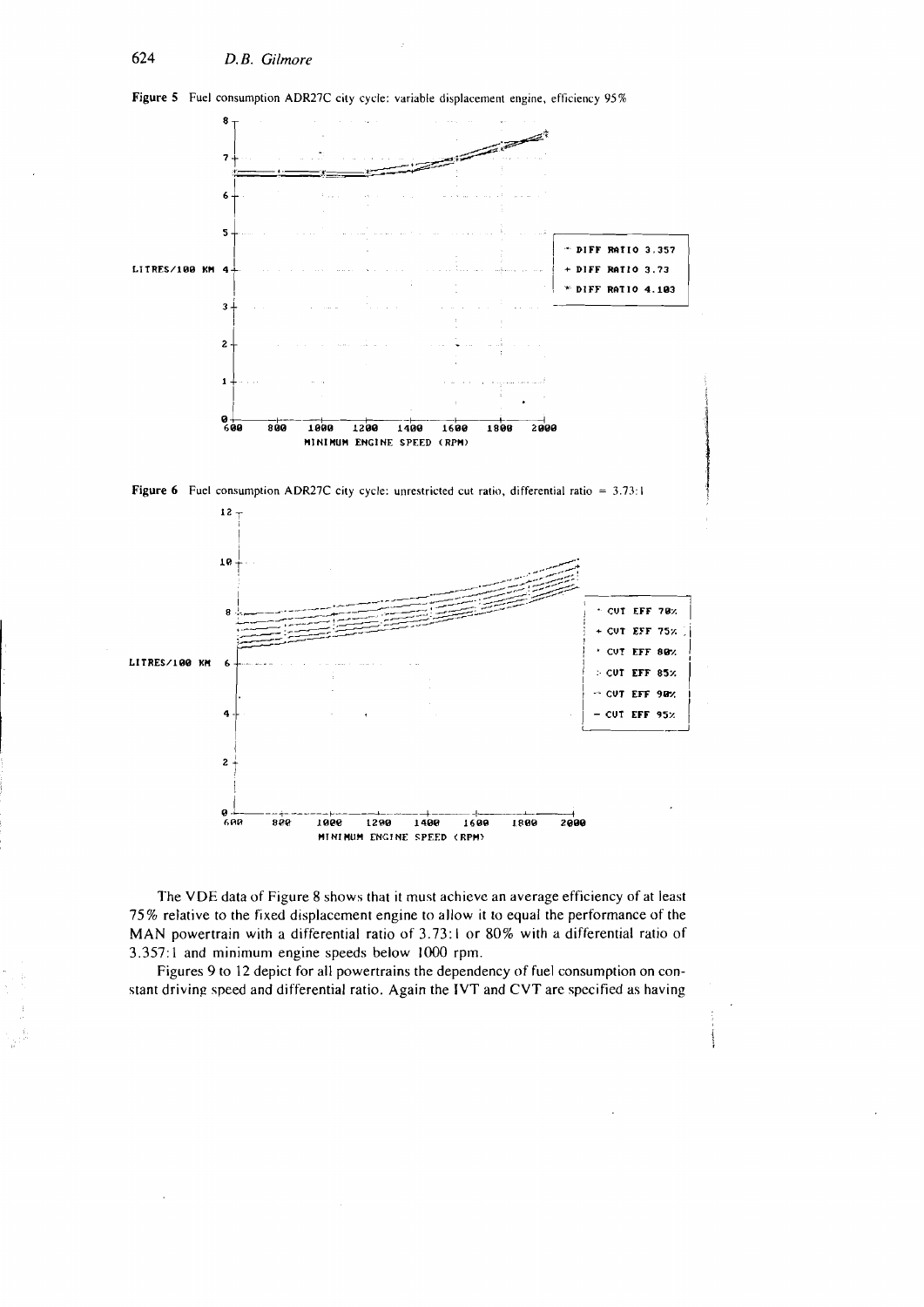



Figure 8 Fuel consumption ADR27C city cycle: variable displacement engine, differential ratio =  $3.73$ :1



a mechanical efficiency of 95% whilst the VDE has an efficiency of 95% relative to the manual powertrain. Minimum desired engine speed was set at 1300 rpm in all powertrains.

The MAN powertrain achieves minimum fuel consumption at between 40 and 60 km/h with variations of  $\pm 12\%$  depending on the differential ratio.

As anticipated, the IVT fuel consumption (Figure 10) is not dependent on differential ratio and has a broad low consumption region of less than 6 litres/100 km between 40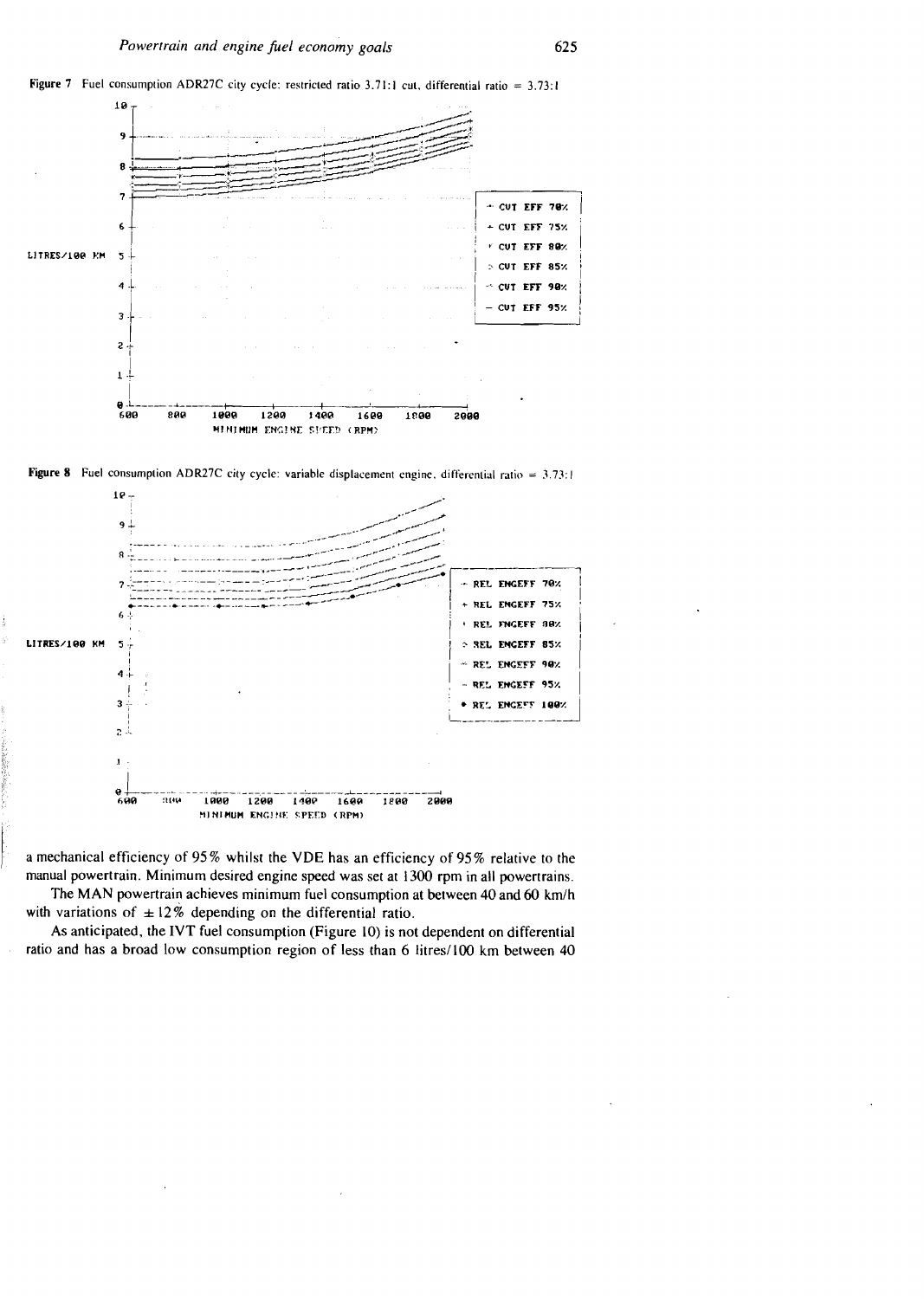6

 $\ddot{\mathbf{4}}$ 

 $\overline{\mathbf{c}}$ 





and 90 kmlh. In that region, fuel consumption is between 10 and 20% lower than that for the MAN powertrain with a 3.357:1 ratio. This reduction is a little more than that found with the urban drive cycle. The CVT resuit of Figure **I1** shows that the fuel consumption is as low as that of the IVT between 50-60 km/h, but 8% higher at 100 km/h. Dependency on the differential ratio is generally small and negligible below 50 km/h, and above 120 km/h.

<sup>I</sup>*@L-r* **+-..+d--+---b-~--++!** 8 a \* **12 3 4 5 6 7** *e* **9 10111i1'31ii51b** 

**VEHICLE SPEED** ( **I(M/H/10)**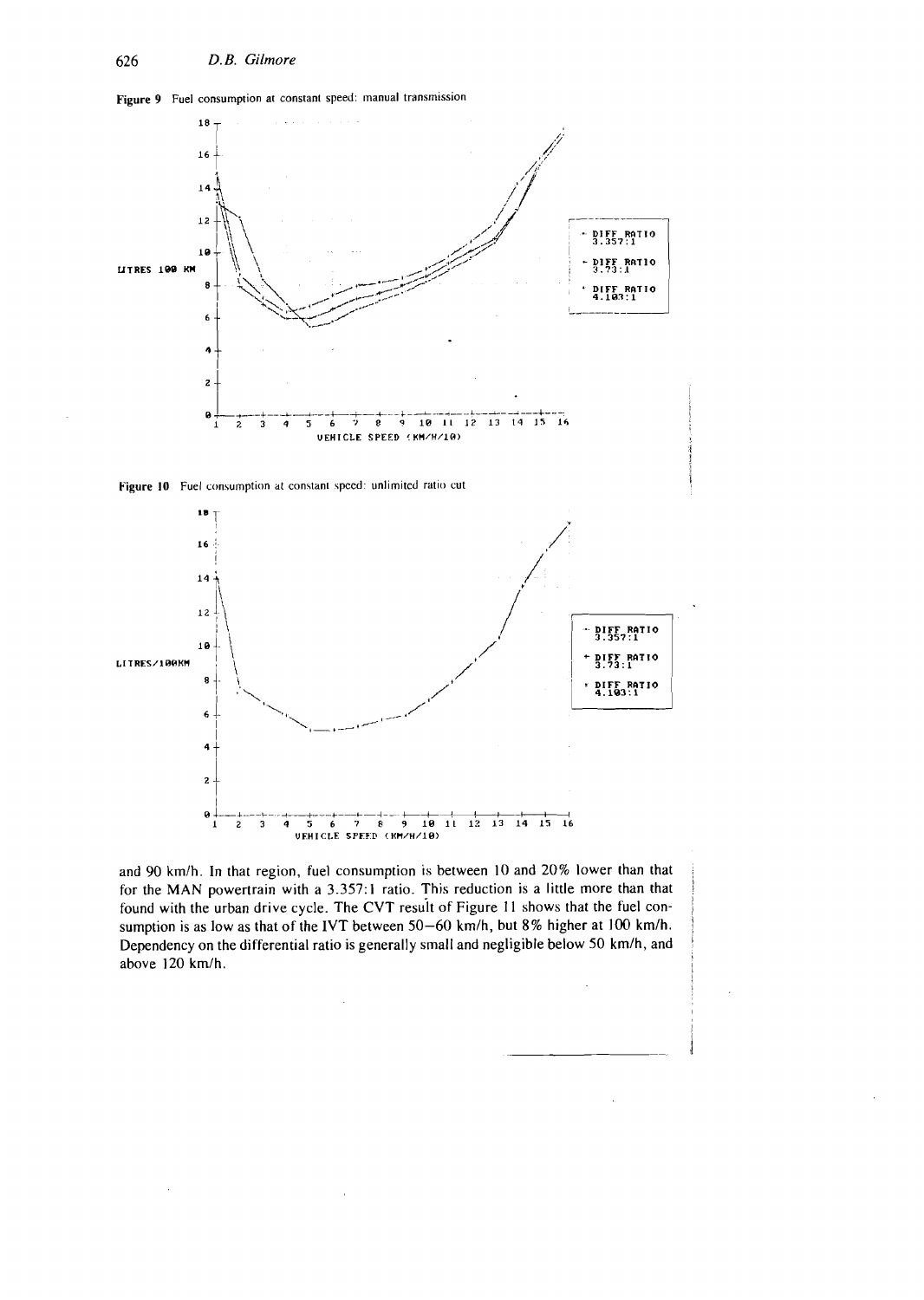



**Figure 12** Fuel consumption at constant speed: variable displacement engine, efficiency =  $95\%$ 



Figure 12 shows that the VDE has a broad 20 to 85 km/h speed band where fuel consumption is less than 6 litres/100 km. The VDE uses 33% less fuel than the MAN drivetrain at 40 kmlh, *25%* less at *50* km/h, and the same at 120 km/h. At speeds greater than 120 km/h the drag power requirement would demand the 2-litre displacement engine, which has been specified as having a 95% relative efficiency compared with the 2-litre fixed displacement engine. Hence, the fuel consumption of the VDE fuel below that of the MAN powertrain.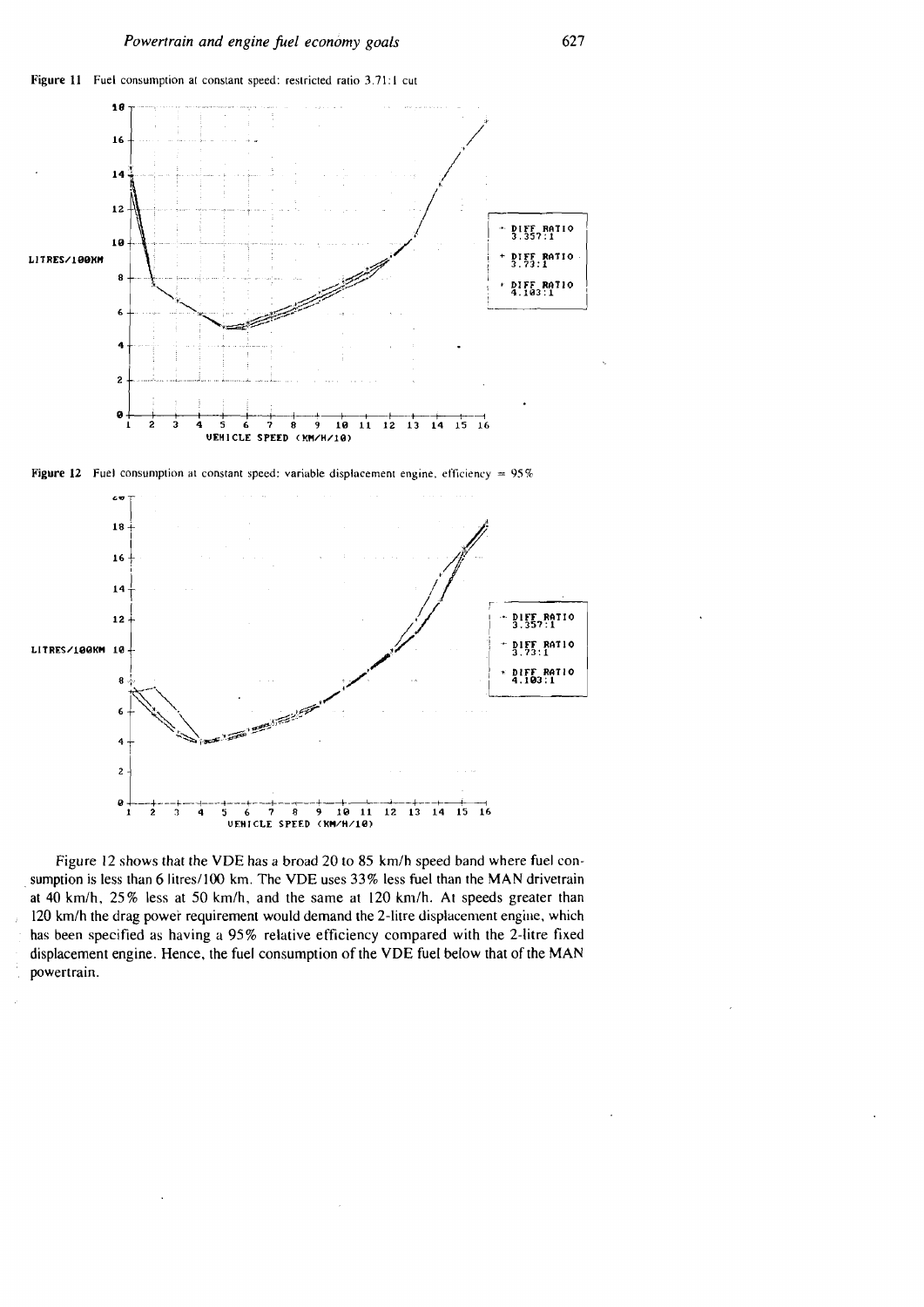

Figure 14 Fuel consumption at constant speed: restricted ratio 3.71:1 cut



Figures 13 to 15 depict for the IVT, CVT and VDE, the constant speed fuel consumption dependency on relative mechanical efficiency with a differential ratio of 3.73: 1. Figure 13 shows that the IVT cannot achieve an efficiency higher than the MAN powertrain (Figure 9) at constant speeds below 40 km/h. At 80 km/h, a relative efficiency of 70% is required, but this rises to 95% at 130 km/h. At higher speeds, the manual transmission is superior.

The CVT (Figure 14) is similar to the IVT below 50 km/h and above 120 km/h. The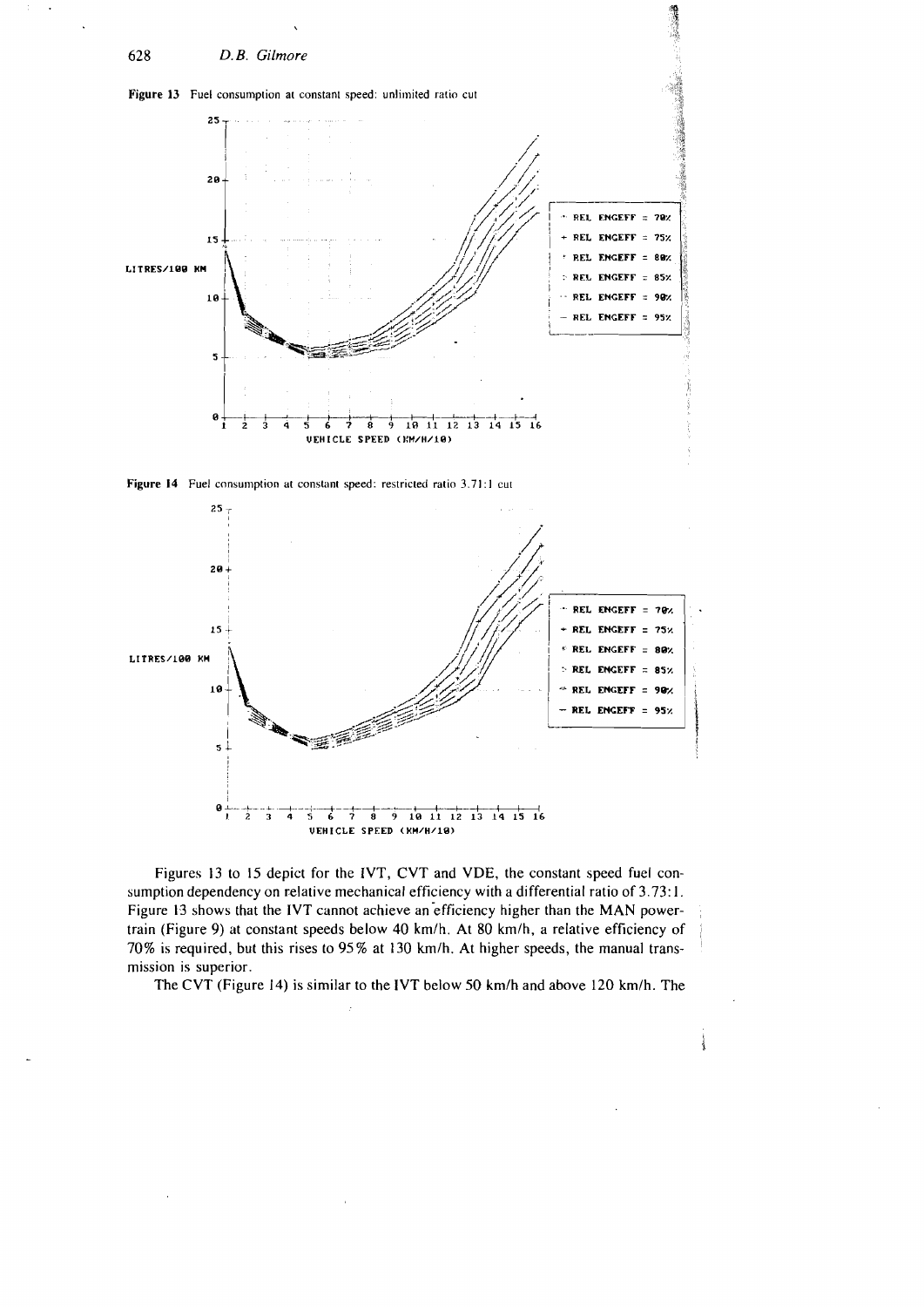



relative efficiency to match the MAN powertrain must be higher than the IVT in the intermediate range and typically is 82% at 80 km/h.

Figure 15 depicts that a VDE would require a relative efficiency of less than 70% to achieve the constant speed fuel consumption of the MAN powertrain below 40 km/h: rising to  $80\%$  at  $80$  km/h and greater than  $100\%$  at faster than  $130$  km/h.

# **6 Conclusions**

The following points can be made in summary:

As a general conclusion fuel consumption is lowered as minimum engine speed with open throttle is reduced, regardless of the transmission design or the type of engine (fixed or variable displacement).

However. for the three transmissions considered, between 6 and 12% less fuel is consumed with a minimum engine speed of 600 rpm versus 1300 rpm. (If the engine efficiency contours are unchanged).

The VDE does not however need low engine speed development to achieve fuel savings.

**ТАВLЕ 2** 

| Very important | Important <sup>-</sup> | Not important |
|----------------|------------------------|---------------|
| ٠              |                        |               |
|                |                        | ٠             |
|                | ٠                      |               |
|                | ٠                      |               |
|                |                        |               |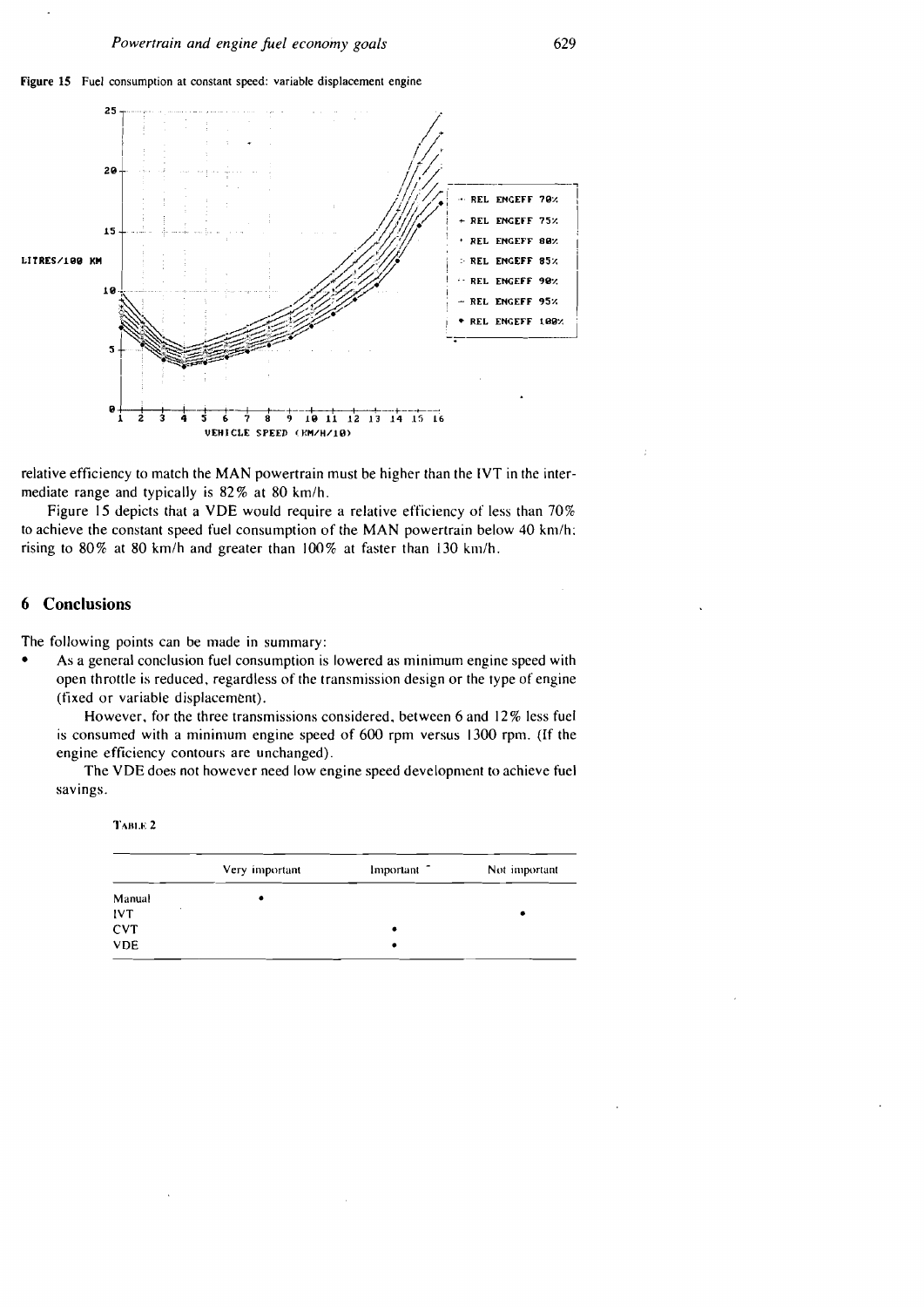#### 630 D.B. Gilmore

- 'The importance of a variation in differential ratio can be summarised in Table **2.**
- If an IVT, CVT, or VDE could be made with the same relative efficiency as a conventional fixed displacement internal combustion engine and manual gearbox, then it is clear that major fuel savings would be achicved.

Typically these will be  $6-12\%$  for the IVT, and  $6-15\%$  for the CVT.

The VDE will achieve  $13-24\%$  savings.

However, the following conclusions can be drawn: (i) an IVT or a CVT needs to have  $> 82\%$  mechanical efficiency on average to be better than a manual gearbox; (ii) a VDE needs to have  $> 80\%$  relative mechanical efficiency on average to be better than a Manual gearbox with a fixed displacement engine.

Table 3 summarises average mechanical efficiencies required to achieve benchmark 5% and 10% fuel savings under urban and constant 100 km/h conditions. For the IVT and CVT. lower engine-speed capabilities down to 600 rpm and 800 rpm, respectively, would increase the possible savings.

|  |  |  |  | TABLE 3 Mechanical efficiencies required for benchmark fuel savings |  |  |
|--|--|--|--|---------------------------------------------------------------------|--|--|
|--|--|--|--|---------------------------------------------------------------------|--|--|

| Drive<br>cycle | Gain in fuel<br>efficiency $(\%)$ | Minimum<br>engine<br>speed(rpm) | Average mechanical<br>efficiency (%) required<br>÷ |            |                                         |  |  |
|----------------|-----------------------------------|---------------------------------|----------------------------------------------------|------------|-----------------------------------------|--|--|
|                |                                   |                                 | <b>IVT</b>                                         | <b>CVT</b> | <b>VDE</b><br>(relative<br>(efficiency) |  |  |
| Urban          | 5                                 | 1300                            | 90                                                 | 90         | 80                                      |  |  |
| Constant       |                                   |                                 |                                                    |            |                                         |  |  |
| $100$ km/h     | 5                                 |                                 | 87                                                 | 95         | 93                                      |  |  |
| Urban          | 10                                | 1300                            | Scc(a)                                             | See (b)    | 85                                      |  |  |
| Constant       |                                   |                                 |                                                    |            |                                         |  |  |
| $100$ km/h     | 10                                |                                 | 90                                                 | See $(c)$  | 100                                     |  |  |

Notes: (a) Impossible: minimum engine speed must be 700 rpm.

(b) Impossiblc: minimum engine speed must be 1600 rpm

**(c)** Impossiblc.

- If there exists the probability of achieving efficiencies of greater than 90% relative to the fixed displacement engine, on average, then the VDE engine is worthy of ' further development. There would then be the opportunity to achieve urban drive cycle savings of 15% but no change in the highway cruising fuel consumption at 100 km/h. There is no advantage in reducing the minimum engine speed below 1300 rpm. 1300 rpm.  $\frac{1}{3}$
- If a 90% average mechanical efficiency can be achieved with the IVT, CVT and VDE, the lowest possible fuel consumption which is indicated by this paper is given in Table 4.

In terms of a fuel economy performance index alone, this paper highlights the development of IVT technology in conjunction with the lowering of the stable operating speed in fixed displacement engines to 600 rpm at high torque levels, as the most fruitful area for further reductions in passenger vehicle fuel consumption.